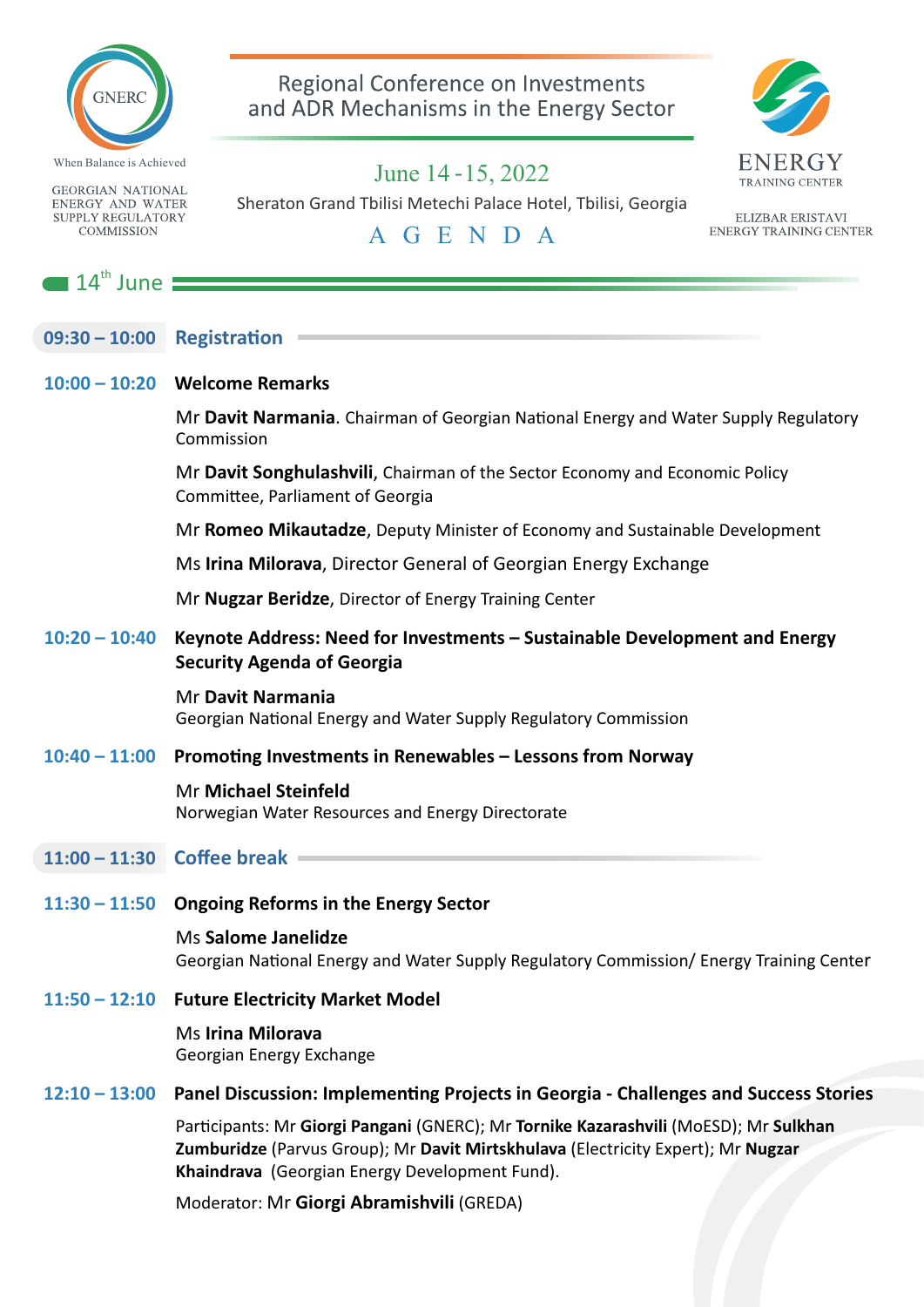

**GEORGIAN NATIONAL ENERGY AND WATER SUPPLY REGULATORY COMMISSION** 

### Regional Conference on Investments and ADR Mechanisms in the Energy Sector



 *June 14 -15, 2022* Sheraton Grand Tbilisi Metechi Palace Hotel, Tbilisi, Georgia

ELIZBAR ERISTAVI **ENERGY TRAINING CENTER** 

*A G E N D A*

# $\blacksquare$  14<sup>th</sup> June **13:00 – 14:00 Lunch 14:00 – 14:20 Electricity Transmission Network of Georgia – State of Play and Development Plans** Mr **Zviad Gachechiladze** Electricity Expert **14:20 – 14:40 Organized Electricity Markets in Turkey and Access Procedures for Foreign Traders** Mr **Ahmet Türkoğlu** EPİAŞ **14:40 – 15:00 Cross-Border Trading between Georgia and Neighboring Countries** Mr **Zaza Chikhradze** Georgian Industrial Group **15:00 – 15:20 Concept of Microgrids in Georgia** Mr **Sulkhan Zumburidze** Parvus Group **15:20 – 15:50 Coffee break** 15:50 – 16:10 Levelling Playing Field among Market Participants – Regulatory Perspective Mr **Nikoloz Sumbadze GNERC** 16:10 – 16:30 Wholesale Public Services: RES Integration in Georgia's New Power Market Mr **Mikheil Tavberidze** ESCO **16:30 – 17:20 Panel Discussion: Financing Energy Projects in Georgia** Parcipants: Ms **Maya Melikidze** (GNERC); Ms **Margalita Arabidze** (MoESD); Mr Ivane Pirveli (Deloitte), Ms Mariam Chakhvashvili (Galt and Taggart); Public Private Partnership Agency. Moderator: Mr Levan Vepkhvadze (Business Association of Georgia)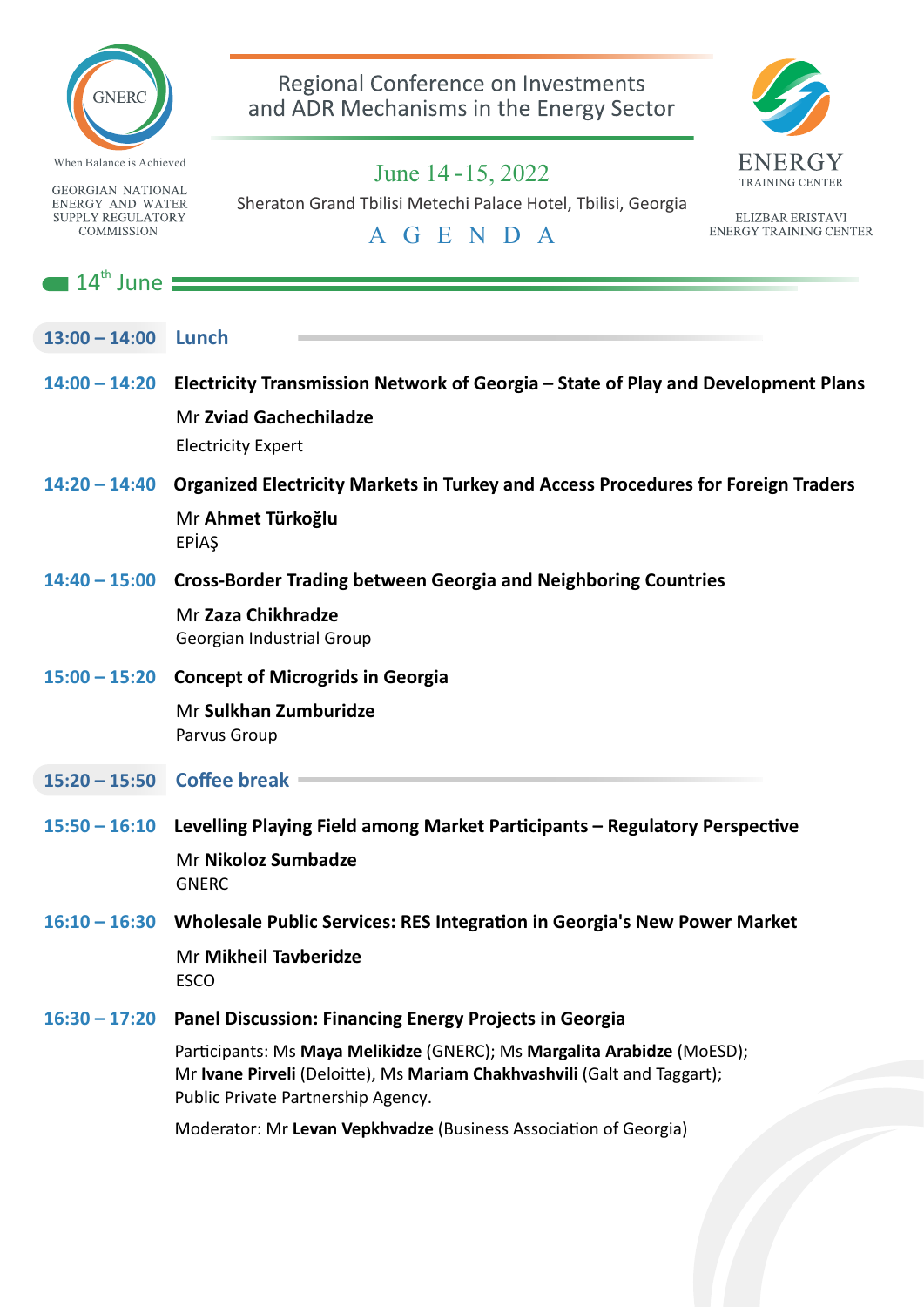

Regional Conference on Investments and ADR Mechanisms in the Energy Sector **TRAINING CENTER** 

**GEORGIAN NATIONAL ENERGY AND WATER SUPPLY REGULATORY COMMISSION** 

# *June 14 -15, 2022*

Sheraton Grand Tbilisi Metechi Palace Hotel, Tbilisi, Georgia

### *A G E N D A*

ELIZBAR ERISTAVI **ENERGY TRAINING CENTER** 

 $\blacksquare$  15<sup>th</sup> June

- **09:30 10:00 Registration**
- **10:00 10:20 Investment Disputes Arising from Regulatory Reforms** Mr **Dániel Dózsa Queritius**
- 10:20 10:40 Regulatory Independence and Protection of Investor's Rights Pareto Efficiency Ms **Serena Hesmondhalgh** Brattle
- 10:40 11:00 International Energy Charter: Prevention and Resolution of Investment Energy Disputes Mr **Yuriy Pochtovyk** Energy Charter Secretariat
- **11:00 11:30 Coffee break**
- 11:30 11:50 Mediation Alternative to Arbitration Ms **Sophio Dughashvili Mediators Association of Georgia**
- 11:50 12:10 **Energy Community Dispute Resolution and Negotiation Centre** 
	- Ms **Smaranda Miron**

Energy Community Secretariat

12:10 – 13:00 Panel Discussion: Strategies for Successful Arbitration and Mediation

Participants: Ms **Smaranda Miron** (Energy Community Secretariat); Mr Dániel Dózsa (Queritius); Ms **Sopho Dughashvili** (Mediators Association of Georgia); Ms **Rusa Tchkuaseli** (BLC)

Moderator: Mr Beka Injia (Georgian International Arbitration Centere)